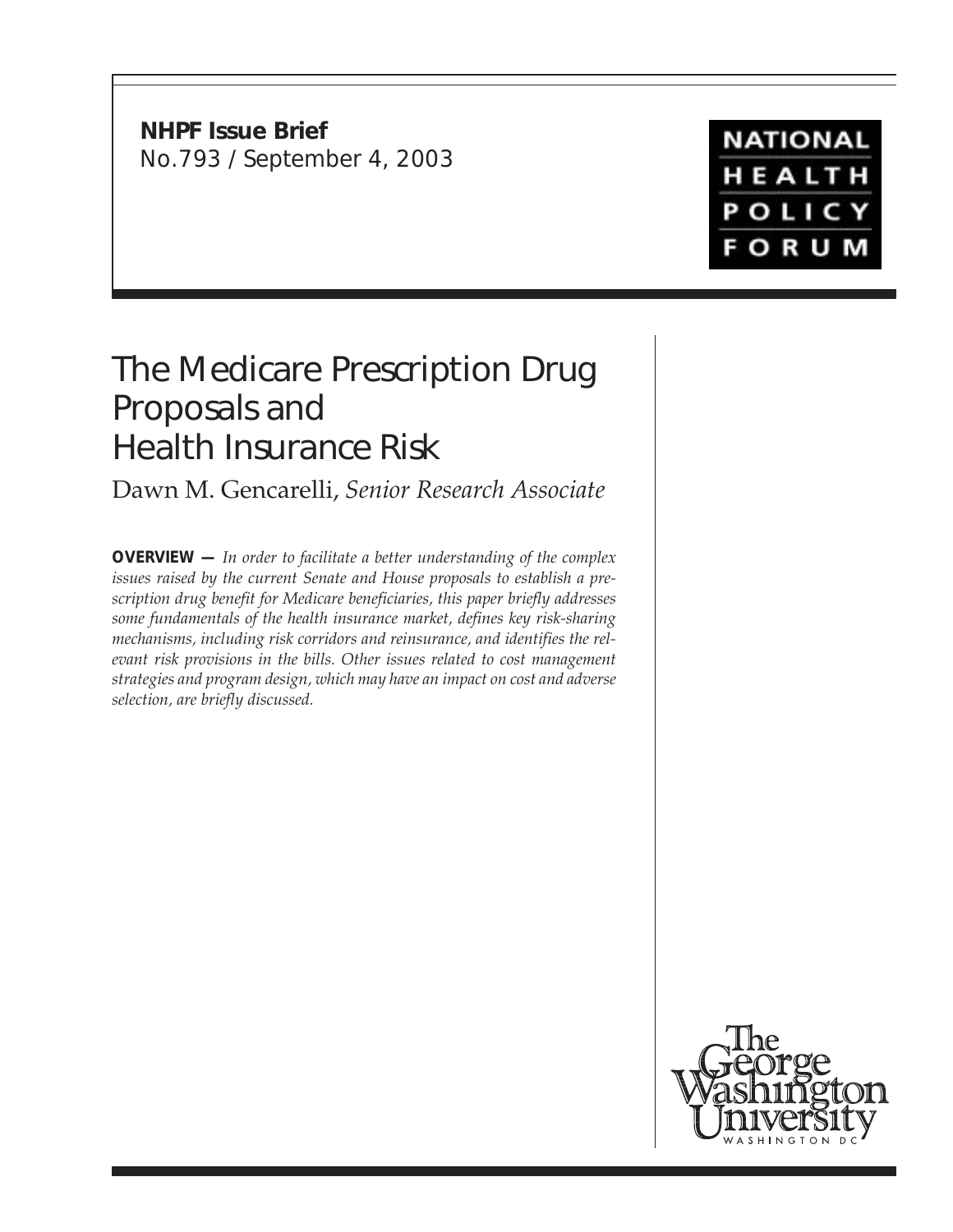## The Medicare Prescription Drug Proposals and Health Insurance Risk

Efforts to add a prescription drug benefit to the Medicare program have intensified in recent months. Though many agree on the importance of finding a way to provide what has become a critical component of medical treatment to our nation's seniors, much disagreement remains about how this should be achieved. In late June, the House and Senate passed their respective versions of a Medicare prescription drug benefit plan.<sup>1</sup> Although different in significant and numerous ways, the two bills share a reliance on private entities to provide drug coverage for seniors. These entities include both comprehensive health plans and stand-alone drug plans.

This reliance raises concerns about the appropriate structure of a benefit that will need to appeal to a wide range of seniors, not just those with significant prescription drug needs, and to insurers, who will be wary of offering a new benefit in the face of unknown demand and the risks of adverse selection. What incentives are needed to encourage private plans to participate? How will the risk concerns differ for comprehensive health plans and stand-alone drug plans? What are the likely effects of the various risk arrangements on plans, the government, and Medicare beneficiaries? Will risk corridors, reinsurance, or a combination of both best serve the interests of the various stakeholders? What role will prescription drug cost-management strategies play? Resolving these and other questions will be key to assuring the viability of a meaningful drug benefit for Medicare beneficiaries.

## **HEALTH INSURANCE BASICS**

The possibility of facing extremely costly medical bills and the financial consequences that could follow lead most individuals to seek the protection offered by some form of health insurance. In addition to protecting individuals from the high cost of health care services, health insurance also assures greater access to such services.2

Health coverage is available through a variety of sources, both private and public, including employers, Medicare, Medicaid, federal and state employee plans, the military, and the Veterans Administration. The most significant source of private health insurance is employer-sponsored coverage, which covers more than 160 million people.<sup>3</sup> Small employers offering coverage typically opt to insure through an outside health insurer. **National Health Policy Forum**

2131 K Street NW, Suite 500 Washington DC 20037

202/872-1390 202/862-9837 [fax] nhpf@gwu.edu [e-mail] www.nhpf.org [web]

**Judith Miller Jones** *Director*

**Judith D. Moore** *Co-Director*

**Sally Coberly**  *Deputy Director*

**Michele Black** *Publications Director*

**NHPF** is a nonpartisan education and information exchange for federal health policymakers.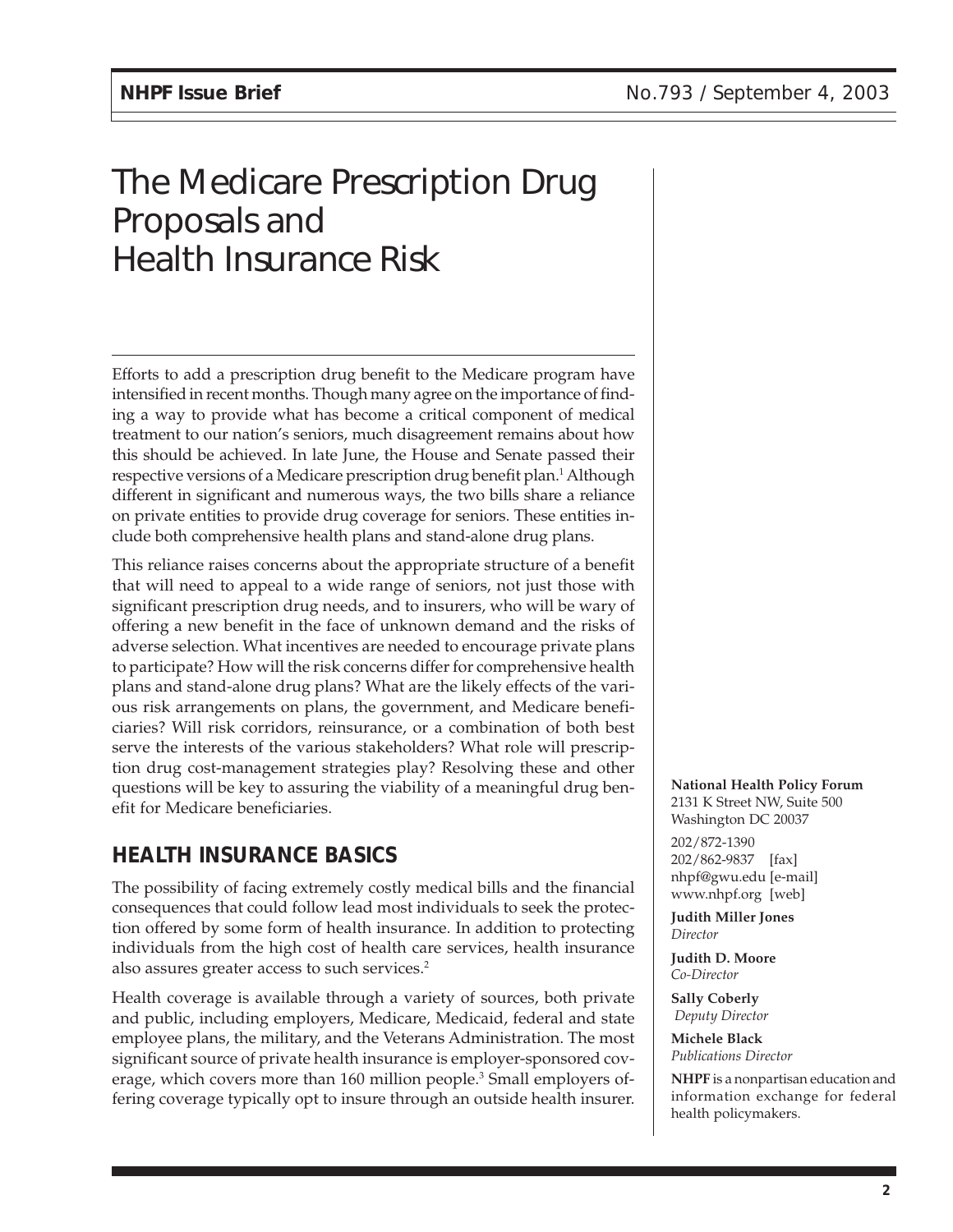In contrast, large employers are more likely to self-insure their employees, paying directly for their employees' health care services and assuming the risk for the associated costs. Individuals without access to employer-sponsored coverage may purchase coverage in the individual market, either directly or through a group purchasing arrangement.

By grouping a large number of individuals with different levels of expected health care needs, an arrangement referred to as *risk pooling*, health insurance providers can spread the cost of high-claims cases. This makes premiums more affordable than they would otherwise be.4 Costs for larger groups tend to have less variation, making them more predictable. This is due, in large part, to the sheer size of these plans and to the high proportion of employees that enroll in a plan. When an insured pool does not reflect the health status of the general population but instead results in one in poorer-than-average health*, adverse selection* has occurred.<sup>5</sup> Pools with sicker individuals will have higher premiums (reflecting their higher costs), which in turn will likely result in healthier individuals seeking lower-cost alternatives. Consequently, insurers try to avoid adverse selection by retaining or attracting low-cost subscribers. In this way, they are able to maintain competitive premiums for the entire pool.

Some experts argue that concerns about adverse selection are even greater for the provision of a prescription drug benefit for the Medicare population because of seniors' ability to predict these costs. Most prescription drug spending by the elderly is for the treatment of chronic diseases, making such spending predictable and persistent.<sup>6</sup> Seniors, armed with this spending information, are better able to make coverage decisions based on their expected costs, which may lead only those with the highest expected costs to seek coverage.

## **RISK-SHARING MECHANISMS**

The lack of experience private entities have with predicting the costs of this new benefit may lead them to set premiums too low. Such inaccurate rate-setting can result in significant losses for the private entities and/or for the federal government. Various mechanisms can be used to limit the risk or spread the risk between the insurer and/or the government. While insurance shields individuals from the high cost of medical services, risksharing mechanisms serve to limit the risk exposure of insurers and government. Discussed below are mechanisms included in the two congressional proposals.

#### **Reinsurance**

Similar to the protection offered by insurance to individuals, reinsurance provides some level of protection to the primary insurer by taking on some portion of the risk that it has assumed. Primary insurers pay a premium to the reinsurers in exchange for protection against higher-than-expected

**Most prescription drug spending by the elderly is for the treatment of chronic diseases, making such spending predictable and persistent.**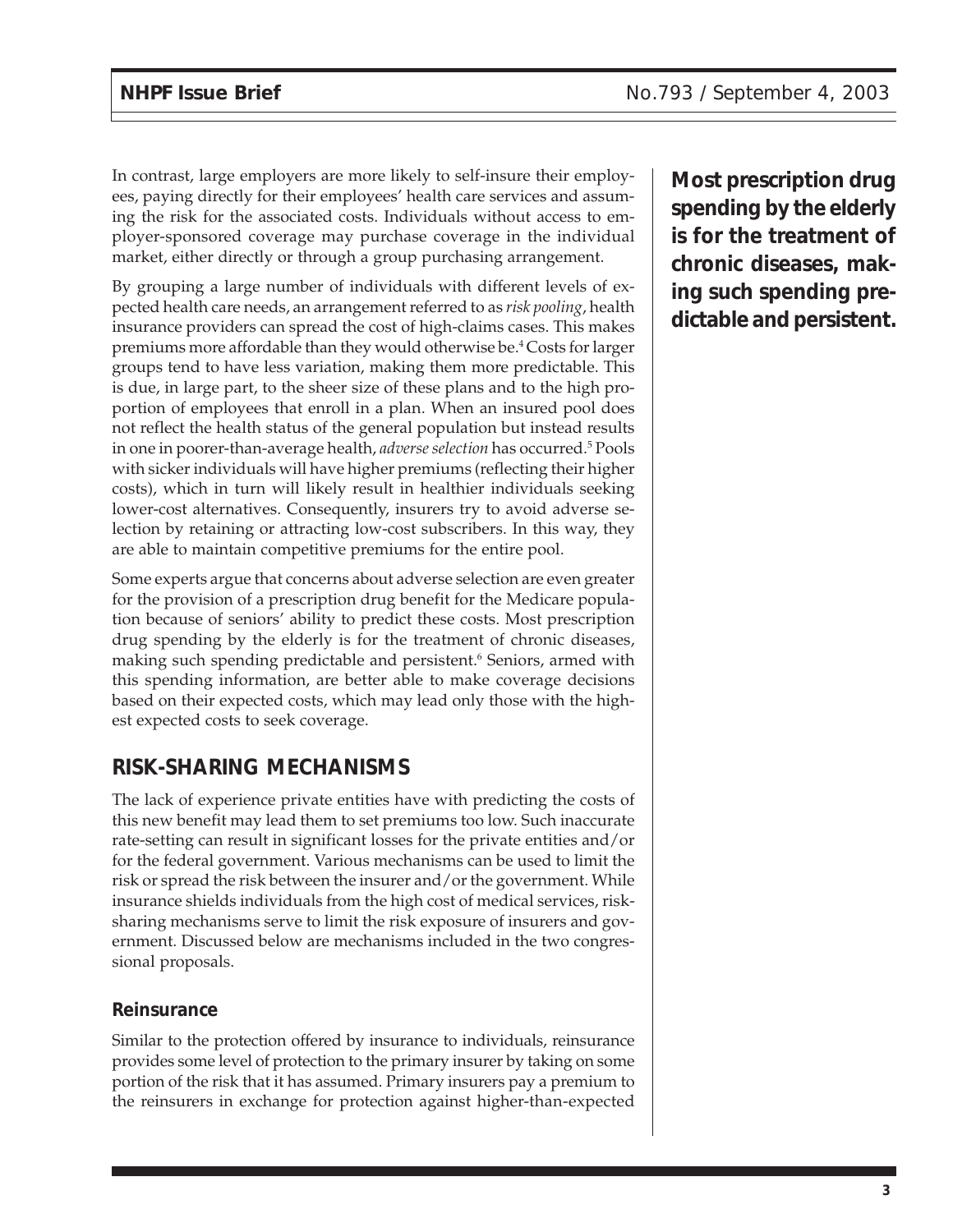claims.7 Given the potential for extremely high costs, reinsurance premiums can be quite expensive. These high premiums and some ability to spread the risk enable reinsurers to take on much greater risk. Reinsurance is very prevalent in the commercial market. The most common types of reinsurance are aggregate reinsurance and individual reinsurance.<sup>8</sup>

Aggregate reinsurance protects an insurer from some of the risk associated with an insured group. Reinsurance protection is triggered if total claims for a group exceed a certain threshold. Individual reinsurance limits an insurer's exposure for claims above a certain level for each covered individual.<sup>9</sup> For example, individual reinsurance coverage may reimburse the primary insurer for 80 percent of the claim costs incurred by an individual above \$20,000 for a specified time period. Unlike aggregate reinsurance, however, individual reinsurance does not protect insurers from aggregate losses that occur below the defined threshold. So, while an insurer may not have an individual enrollee who reaches the threshold that would trigger individual reinsurance payments, it may have a large number of enrollees who incur significant expenses below that threshold, creating unexpected aggregate losses.

The ability of primary insurers to reinsure provides a safeguard for greater affordability and availability of insurance coverage. Without protection from claims costs well in excess of premiums, insurers—and self-insured employers—could suffer considerable losses. The threat of such losses could affect insurers' decisions regarding benefit offerings and could discourage employers from self-insuring. Furthermore, reinsurance protects the financial solvency of insurers, particularly those that are smaller or are just starting up. Reinsurance could play a critical role in the establishment of a Medicare prescription drug benefit, given the lack of experience insurers will have in providing a drug benefit to this population. Reinsurance provisions in both the Senate and House proposals are discussed in a later section.

#### **Risk Corridors**

Risk corridors are another mechanism for limiting the losses experienced by an insurer. Risk corridors are centered on a target point that typically represents the total amount of annual premiums paid to an insurer (excluding administrative costs). Gains or losses within a given percentage above or below that target point are assumed by the insurer. Gains or losses beyond that established risk corridor are shared by the insurer and the payer.<sup>10</sup>

For example, if the target amount were set at \$10,000, and a plan assumed full risk for costs 10 percent above or below that amount, a plan would keep the gains if costs totaled \$9,000 to \$10,000 and would assume the losses if they totaled \$10,000 to \$11,000. If costs fell below \$9,000, the gains would be shared between the plan and the payer in defined percentages, and if costs exceeded \$11,000, the losses would be shared.

**The ability of primary insurers to reinsure provides a safeguard for greater affordability and availability of insurance coverage.**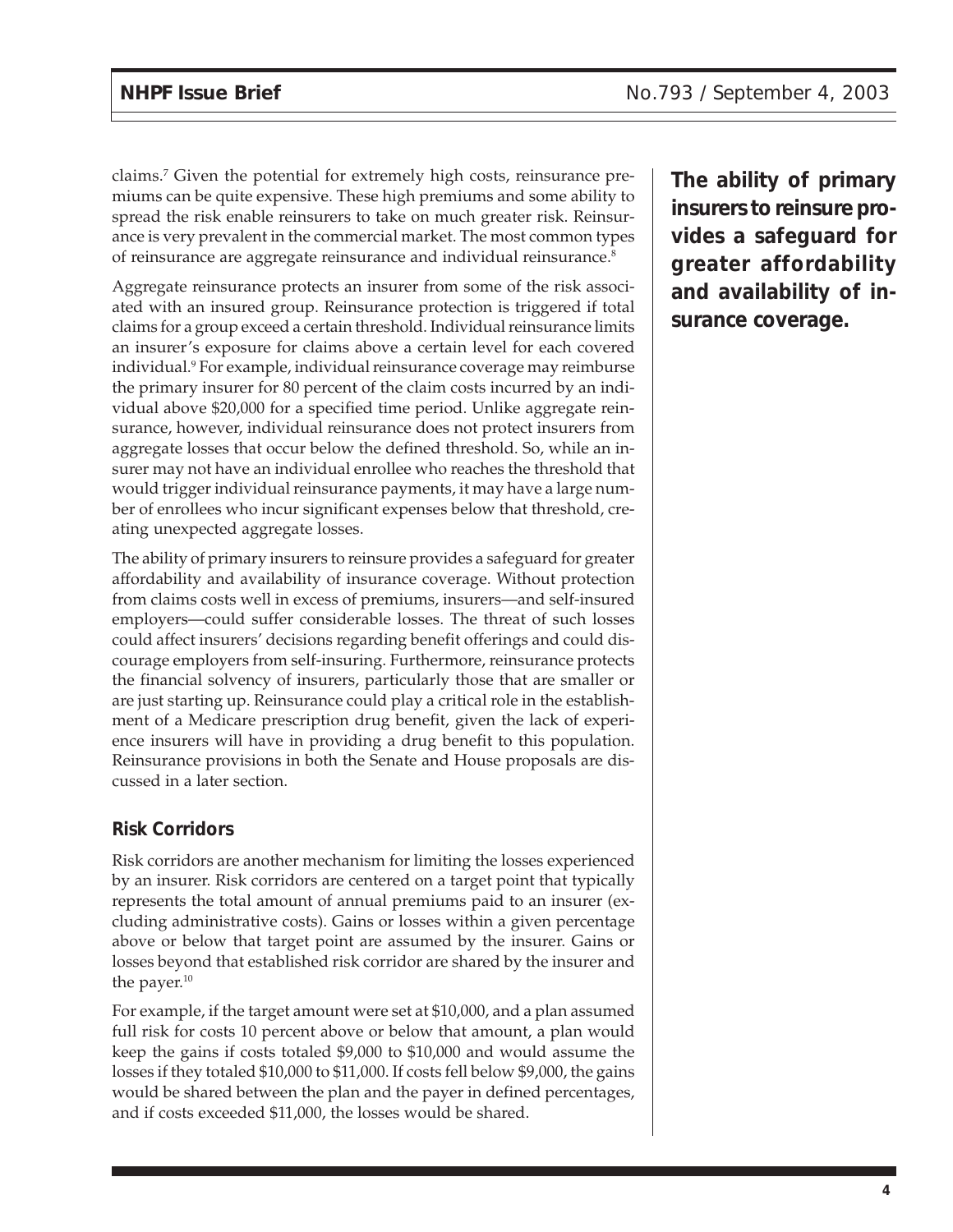#### **Risk Adjusters**

Risk adjusters, while not technically a risk-sharing mechanism, compensate insurers based on the expected health risk of the individuals they enroll, thereby creating a more accurate payment mechanism.<sup>11</sup> Demographic factors, including age, gender, occupation, and Medicaid eligibility, reflect overall health patterns in the general population and may be used to project expected health care costs of an individual.<sup>12</sup> Risk adjustment based on diagnostic information, which looks at a beneficiary's diagnosis in one year and predicts expected costs for the following year, may also be used. Diagnostic information can be determined through the collection of data that document an individual's encounters with the health care system. By compensating plans that have enrollees who are in poorer health and have higher costs, risk adjusters provide some protection against adverse selection. Risk adjusters therefore reduce incentives for plans to avoid high-cost enrollees.

## **S. 1 AND H.R. 1 RISK-SHARING APPROACHES**

#### **Senate Approach**

The Senate proposal, the Prescription Drug and Medicare Improvement Act of 2003 (S.1), would combine the use of risk corridors, reinsurance, and risk adjusters to encourage private entities to participate in the Medicare prescription drug market. Risk corridors would be established around a target amount that is based on total plan premiums (less administrative costs). Private entities would assume full risk for costs up to 2.5 percent above the established target amount. They would assume 25 percent risk for costs between 2.5 percent and 5 percent above the target amount, and 10 percent risk for costs exceeding 5 percent above the target amount.13 (See Figure 1.) While a plan's risk would be limited, so too would its gains if costs were lower than expected. If a plan's costs fell below the target amount, it would be required to share the gains with the government in percentages that mirror the risk sharing.

To compensate for the lack of plan experience in providing a prescription drug benefit to Medicare eligibles, the risk corridors would expose plans to lower levels of risk in the first two years (2006 and 2007). Between 2008 and 2011, however, these corridors would expand, requiring plans to assume more risk. Full risk for costs within 5 percent (above or below) of the established target amount would be borne by the plans (Figure 1). Beginning in 2012, the administrator charged with overseeing the new program would set the risk thresholds, which could not be lower than those in place between 2008 and 2011.<sup>14</sup>

In addition to the protection offered by risk corridors, the Senate proposal includes an individual reinsurance provision. The reinsurance protection offered under the Senate bill (and the House bill), however, is not **Risk adjusters reduce incentives for plans to avoid high-cost enrollees.**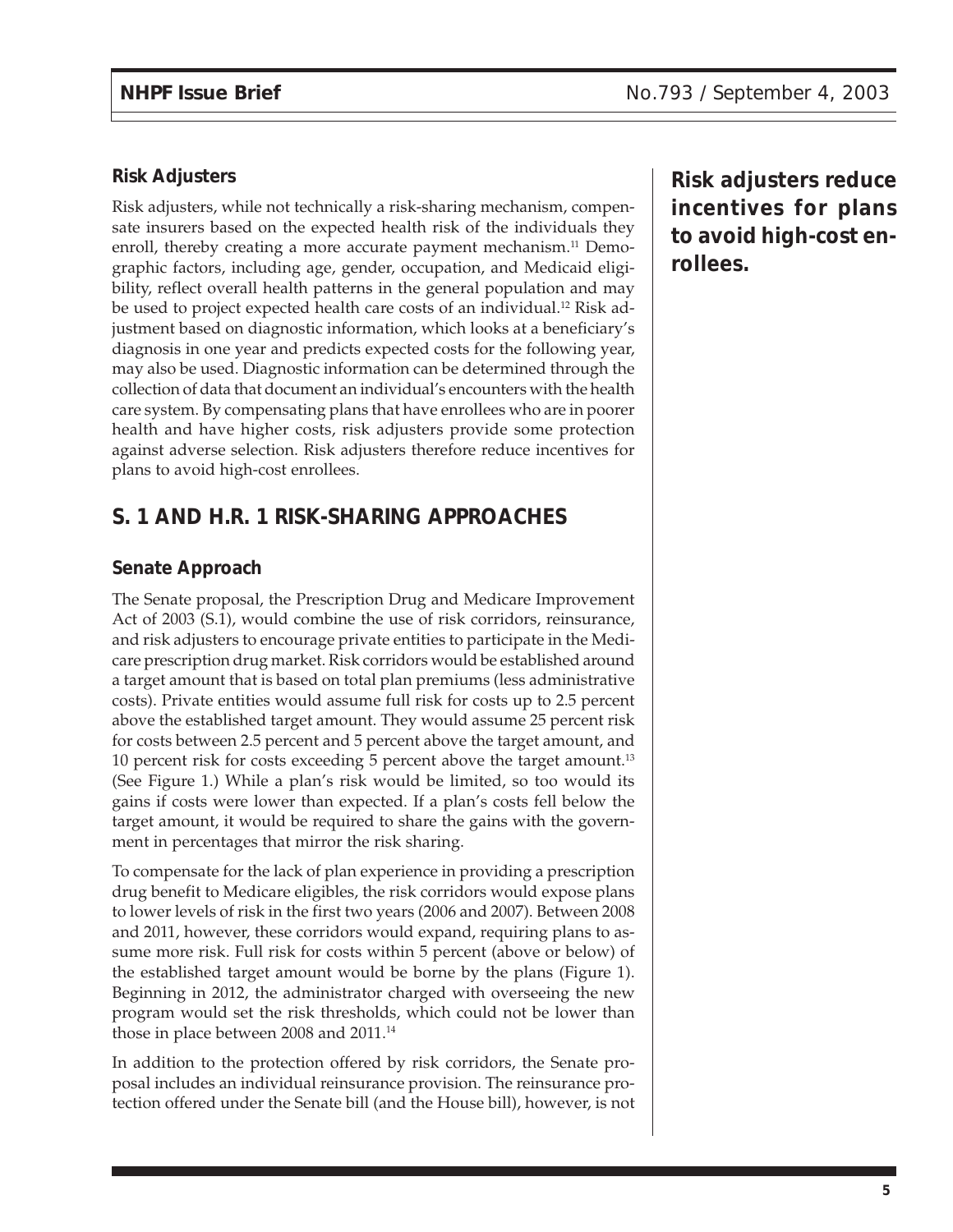traditional reinsurance as described earlier. The federal government would serve as the reinsurer and no premium would be collected in exchange for this protection. Plans would receive payments equal to 80 percent of the costs they incur for providing drug coverage for each individual who exceeds the annual out-of-pocket limit (\$3,700 for 2006).15 Calculation of these costs would not include administrative costs, the costs of providing additional benefits, or any rebates or other discounts received by a plan.<sup>16</sup> Sponsors of retiree prescription drug plans and states offering pharmaceutical assistance programs would also be eligible for reinsurance payments for covered individuals, provided the coverage met certain requirements, including actuarial equivalence with the standard coverage offered by participating plans.<sup>17</sup>

#### **FIGURE 1 Risk Corridors from the Prescription Drug and Medicare Improvement Act of 2003 (S. 1), 2006–2007 and 2008–2011**



#### **S. 1 Risk Corridor, 2006–2007**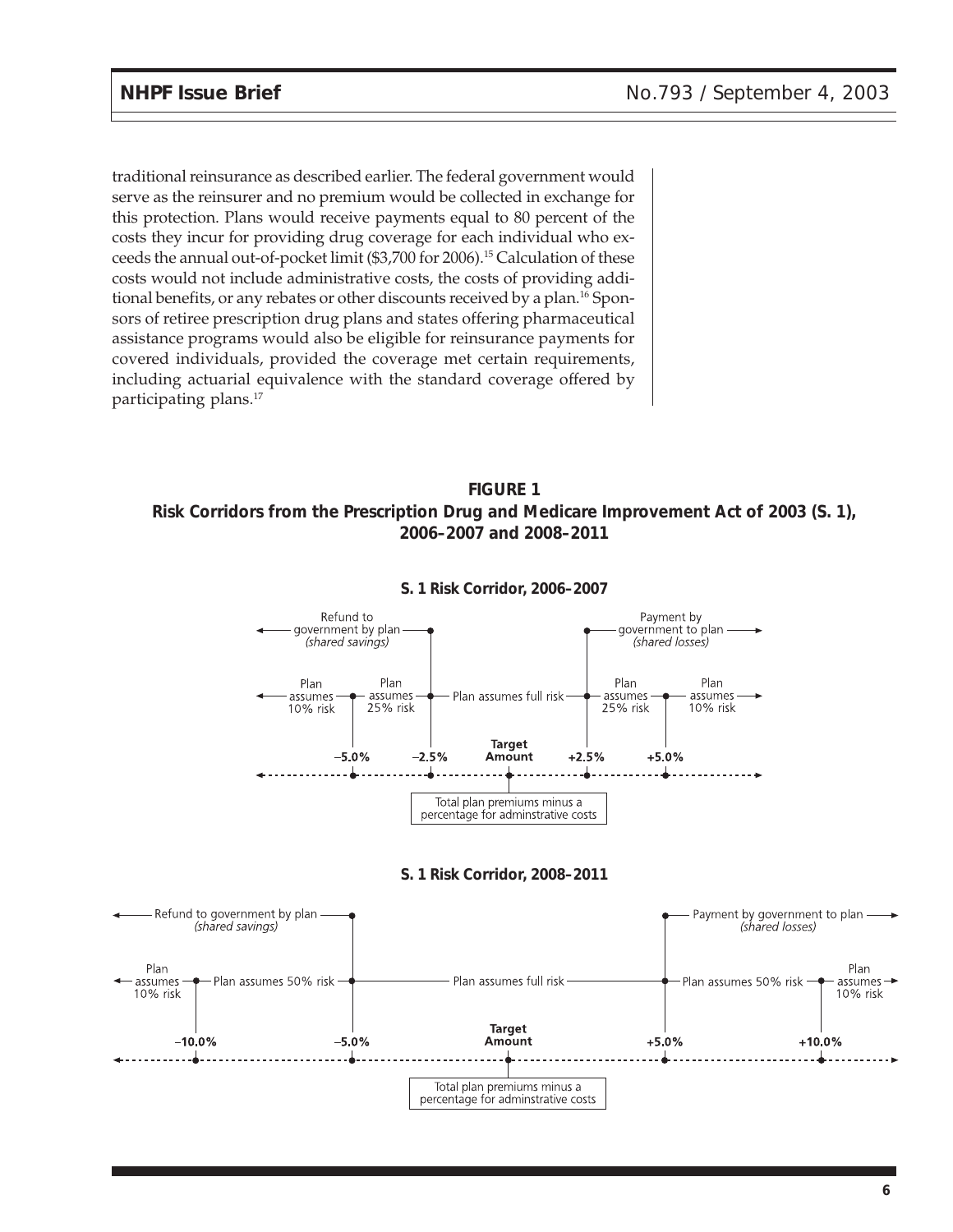The Senate proposal would grant to the administrator the authority to create a methodology for adjusting payments to plans to take into account cost variations based on the differences in risk of different enrollees.18 The administrator would be required to publish risk adjusters on an annual basis.

Plans would also have the ability under the Senate proposal to employ cost-control mechanisms to manage utilization and spending. The proposal states that plans "may use a variety of cost-control mechanisms, including the use of formularies, tiered copayments, selective contracting with providers of prescription drugs, and mail order pharmacies."19 The proposal outlines a series of requirements for the development and application of formularies to protect beneficiary access.

### **House Approach**

The House proposal, the Medicare Prescription Drug and Modernization Act of 2003 (H.R.1), would rely on individual reinsurance (risk corridors are not included) to attract private plans into the Medicare prescription drug arena. (Again, the federal government would provide reinsurance payments and no premium would be collected from plans, distinguishing this approach from traditional reinsurance.) Reinsurance payments would be tiered and would include payments equal to (*a*) 20 percent of an enrollee's prescription drug costs between \$1,001 and \$2,000 (in 2006) and (*b*) 80 percent of costs above the out-of-pocket limit (\$3,500 in 2006).<sup>20</sup> In addition, the House proposal includes a cap on reinsurance payments that would limit payments to 30 percent of a plan's aggregate spending on prescription drugs for standard coverage.<sup>21</sup> Reinsurance payments would also be available to sponsors of retiree prescription drug plans that are actuarially equivalent to standard coverage.<sup>22</sup>

As noted earlier, individual reinsurance insulates insurers from potentially high-cost enrollees, but it does little to shield them from significant aggregate costs. The 30 percent aggregate cap may only heighten this concern for plans.

The House proposal would give the administrator the authority to riskadjust plan payments if appropriate to avoid risk selection,<sup>23</sup> but risk adjustment is not required as it is in the Senate proposal. Similar to the Senate bill, the House version permits the use of prescription drug cost-management mechanisms.

### **COST-MANAGEMENT AND PROGRAM DESIGN ISSUES**

In addition to the risk-sharing mechanisms described above, there are other factors that may play an important role in reducing cost and limiting adverse selection associated with the provision of a prescription drug benefit **H.R.1 would rely on individual reinsurance to attract private plans into the Medicare prescription drug arena.**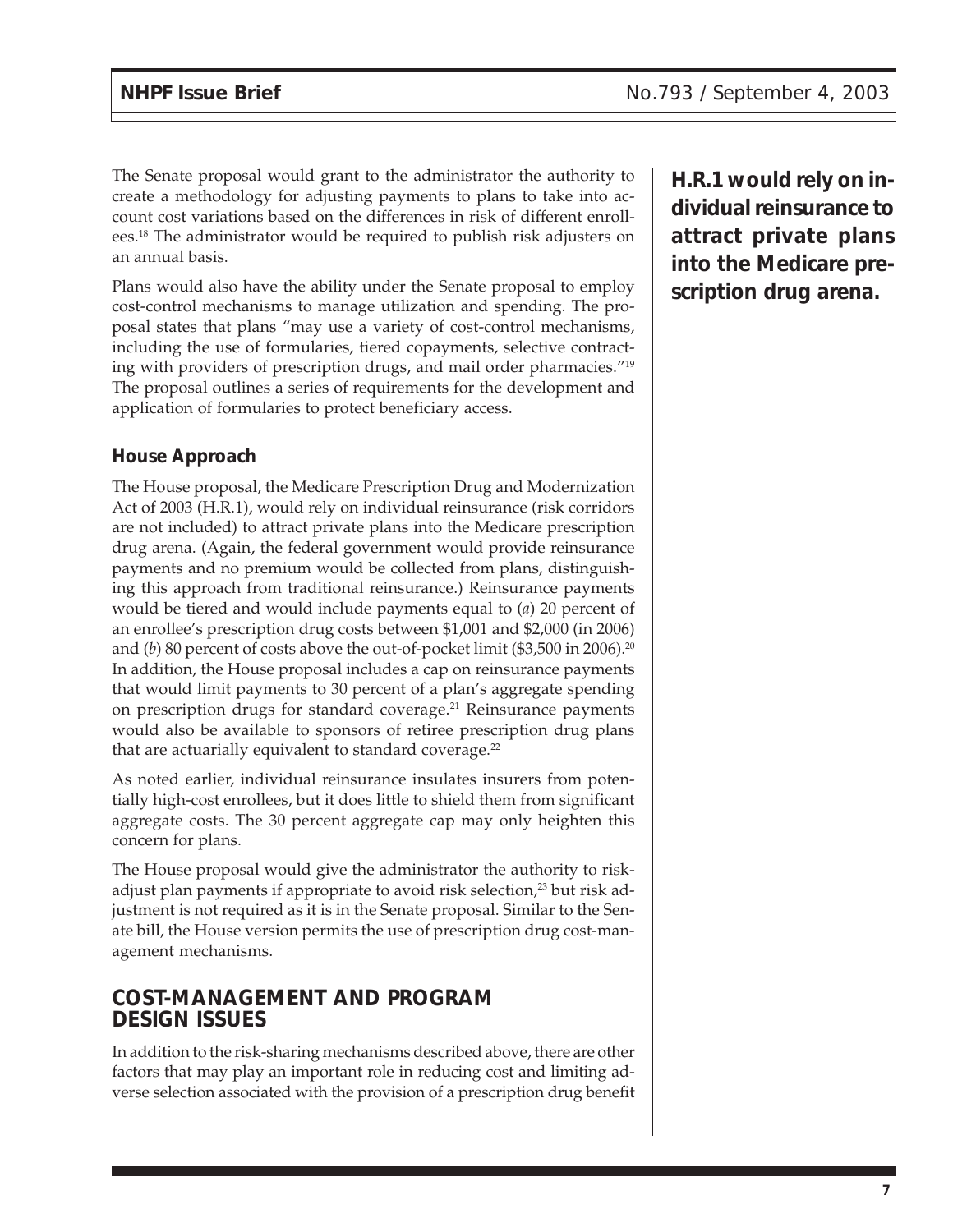to Medicare beneficiaries. Of particular significance are prescription drug cost-management mechanisms and program design issues.

#### **Prescription Drug Cost-Management Mechanisms**

Private entities' willingness to offer an affordable prescription drug benefit to Medicare beneficiaries will depend, in large part, on their ability to manage beneficiary utilization and spending. Efforts to eliminate, or even limit, this ability may deter plans from assuming the risk associated with this benefit. Both the Senate and House proposals would allow plans to use cost-management mechanisms, among which are formularies, beneficiary cost sharing, and tiered copayments. These strategies are commonly used in the private market and in Medicaid.<sup>24</sup> Consumer advocates have expressed concern about the level of discretion plans would have in designing their coverage under these proposals and the impact this discretion would have on beneficiary access. Below is a brief description of some of the strategies that plans may use.

**Formularies —** A formulary is a list of prescription drugs approved by a plan to be dispensed to patients. Such lists include drugs within each therapeutic class and are used to steer physicians and patients to the most cost-effective drugs.<sup>25</sup> Typically, patients who need access to drugs not listed on a formulary are required to obtain prior authorization or file an appeal to have the drug covered. Beneficiaries may factor a plan's formulary into their decision when looking at which plan to join. If a plan's formulary does not include a drug, or drugs, critical to their care, they may opt to join a plan with a formulary that does.

**Cost Sharing/Tiered Copayments —** Both proposals would grant plans the flexibility to determine beneficiary cost sharing, which may be assessed through deductibles, copayments, or coinsurance. Cost sharing reduces, to some extent, the potential for overutilization and unnecessary use of prescription drugs by placing some financial responsibility on the beneficiary. The appropriate level of cost sharing, however, will likely be the subject of considerable debate.

Tiered copayments would be permitted under both the Senate and House proposals. These copayments are typically linked to a plan's formulary and are structured to tie lower cost sharing to preferred drugs and higher cost sharing to nonpreferred drugs. Tiered copayments may also be tied to generic and brand name drugs, with higher cost sharing for the more costly brand name drugs. Tiering serves to make beneficiaries more aware of the true cost of prescription drugs and therefore encourages the use of less costly alternatives.

**Mail Order Pharmacy —** By eliminating the costs associated with retail pharmacies and achieving savings through negotiated prices with wholesalers and manufacturers, the use of mail order programs can be an effective cost-management tool.<sup>26</sup> Mail order can be used only for medications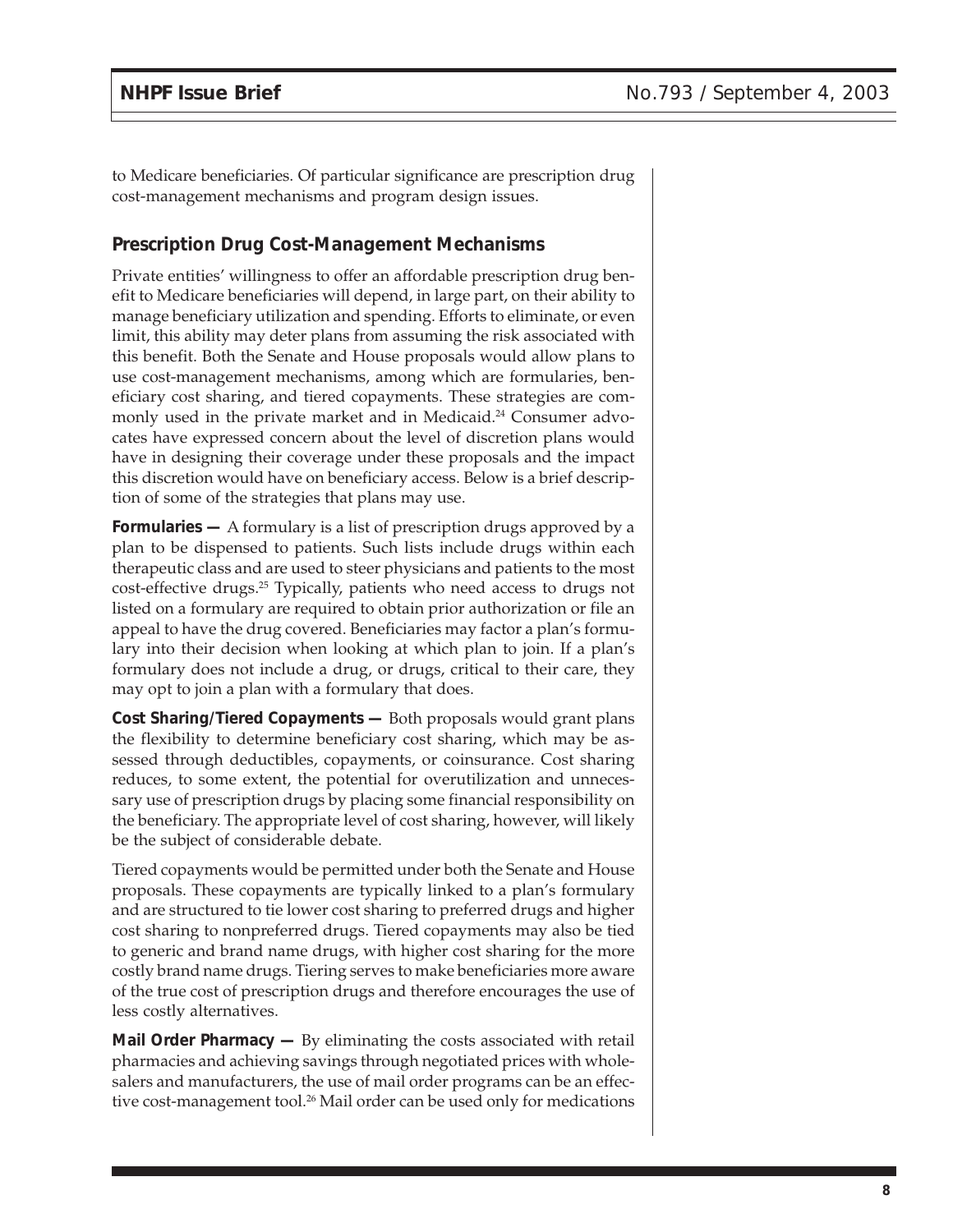for chronic conditions. However, given the large percentage of Medicare beneficiaries with one or more chronic conditions, mail order may offer a convenient and cost-effective alternative for seniors. Both proposals would allow the use of mail order pharmacies.

**Pharmacy Networks —** These are groups of pharmacies with which the entity providing coverage has entered a contract. By contracting with a more limited number of pharmacies, greater discounts can be negotiated in exchange for volume.<sup>27</sup> Beneficiaries purchasing their prescription drugs from an in-network, or "preferred" pharmacy, will typically pay a smaller copayment. Both proposals would place limits on the use of networks. The House bill includes "any willing pharmacy" language that would require entities offering prescription drug coverage to permit the participation of any pharmacy that meets the plan's terms.<sup>28</sup>

#### **Program Design Issues**

Many features of the program's design are likely to play a role in increasing or decreasing adverse selection.

**Plan Enrollment —** The process by which seniors will have to enroll in a new prescription drug program will be important. The more administratively burdensome the process becomes for seniors, the less likely they are to participate; this is particularly true for those with lower expected prescription drug costs. Automatic enrollment, as occurs for Medicare Part B, would increase the number of participants, thereby reducing the risk of adverse selection.

**Penalties for Delayed Enrollment —** Such penalties would create an incentive for seniors to enroll during their initial enrollment period. Failure to enroll during this time would result in financial penalties for individuals who enroll at a later time (unless they have had creditable drug coverage in the interim). These penalties entice beneficiaries to enroll while they are still in good health rather than waiting until their need for prescription drugs is greater. Both proposals would include penalties for delayed enrollment.29

**Administrative Costs —** Inherent in any calculation of the risk of providing a new benefit will be the administrative costs. A new Medicare prescription drug benefit will likely involve a new federal agency, a new administrator, and a new set of regulations. Plans are likely to assess these costs, which could include maintaining and reporting detailed information related to benefits, costs, and drug prices (including all discounts and/or rebates); providing consumer education materials; and internal processes, such as appeals.

These design issues, and others, will need to be well thought out to ensure the appropriate mix of enrolled beneficiaries. If the offered plans appeal only to those in the greatest need of prescription drugs, healthier beneficiaries, as well as insurers, will be hesitant to participate.

**Inherent in any calculation of the risk of providing a new benefit will be the administrative costs.**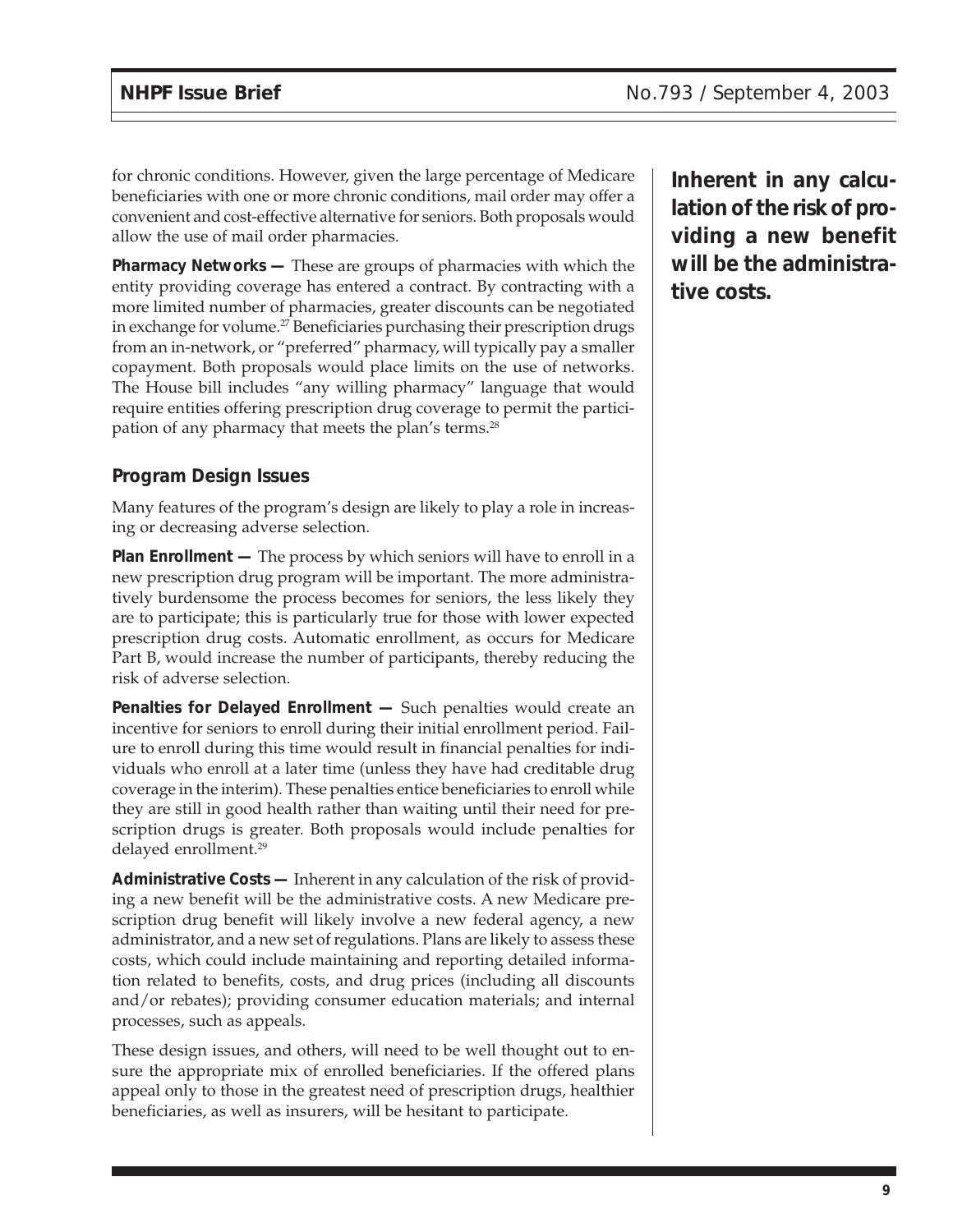The design of the benefit to reduce the risk of adverse selection, coupled with plans' flexibility to use cost-management tools, will be important in determining the willingness of beneficiaries in good health to enroll in the program. If the premium amount and the various cost-sharing requirements are too high, those beneficiaries who expect to be low utilizers of prescription drugs may forgo coverage and instead continue to pay out-of-pocket for their drug needs. Conversely, those beneficiaries with expected prescription drug costs greater than the cost of the prescription drug benefit will enroll.

### **CONCLUSION**

The proposals that have emerged in the past two months have prompted significant discussion and debate about the many complex issues involved in creating a Medicare prescription drug benefit. Beneficiaries await a program that will ensure them access to and affordability of prescription drugs. Private entities seek protection from adverse selection and the potential consequences of providing this new benefit to the Medicare population. How these goals should be achieved, however, remains elusive as policymakers are faced with more questions than answers.

Among the critical questions facing policymakers are the following:

■ What are the likely effects of the various risk arrangements on plans, the government, and Medicare beneficiaries?

■ How should the benefit be designed in order to reduce the risk of adverse selection?

■ How much risk might be eliminated by each of the mechanisms used in S. 1 and H.R. 1, including risk corridors, reinsurance, and risk adjusters?

■ How will the risk concerns differ for comprehensive health plans and stand-alone drug plans? Are risk concerns heightened when drug-only plans compete against plans that provide more comprehensive coverage? How can these concerns be alleviated?

■ What is the administrative burden associated with each of these risk arrangements? How will this burden factor into a plan's assessment of whether or not to participate in the Medicare prescription drug program?

■ How effective will prescription drug cost-saving mechanisms (for example, formularies and mail order) be in controlling utilization and spending?

■ What will be the impact of increased demand induced by the availability of new coverage?

■ What will be the long-term government costs?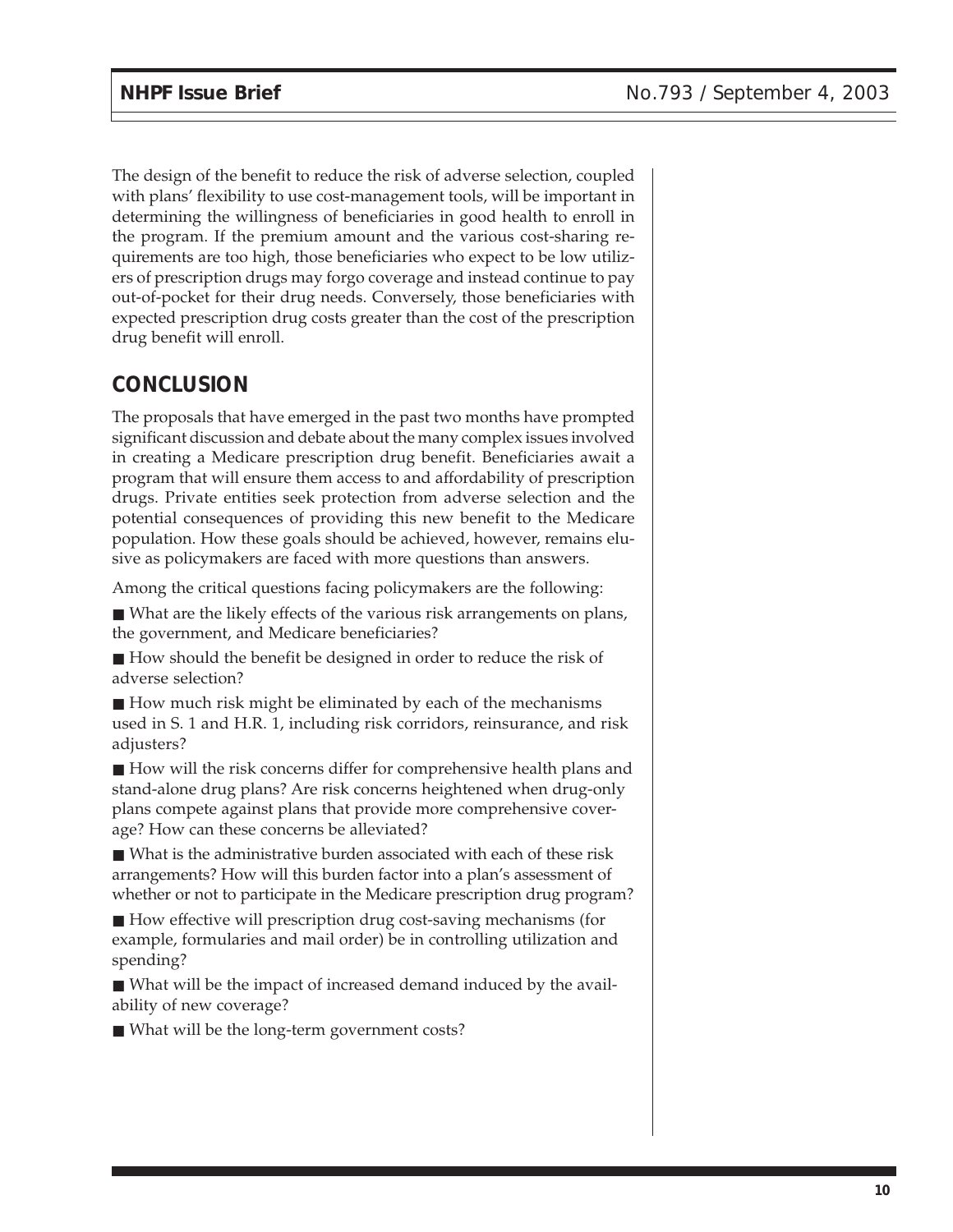#### **ENDNOTES**

1. The Medicare Prescription Drug Modernization Act of 2003 (H.R. 1) and the Prescription Drug and Medicare Improvement Act of 2003 (S. 1).

2. Mark Pauly and Bradley Herring, *Pooling Health Insurance Risks* (Washington, D.C., American Enterprise Institute Press, 1999), 1.

3. Gary Claxton, "How Private Insurance Works: A Primer," Kaiser Family Foundation, Washington, D.C., April 2002, 1.

- 4. Claxton, "Private Insurance," 4.
- 5. Claxton, "Private Insurance," 5.

6. Mark McClennan, Ian D. Spatz, and Stacie Carney, "Designing a Medicare Prescription Drug Benefit: Issues, Obstacles, and Opportunities," *Health Affairs*, 19, no. 2 (2000): 30–31.

7. Lewin Group, "Establishing an Analytical Framework for Measuring the Role of Reinsurance in the Health Insurance Market," Office of the Assistant Secretary for Planning and Evaluation, Department of Health and Human Services, Washington, D.C., March 20, 1997, 2; accessed August 12, 2003, at http://aspe.hhs.gov/health/rensurnz/hreinsur.htm.

8. Lewin, "Establishing an Analytical Framework," 2.

9. Lewin, "Establishing an Analytical Framework," 2.

10. Cori E. Uccello and John M. Bertko, "Medicare Prescription Drug Plans: The Devil Is in the Details," American Academy of Actuaries, Washington, D.C., April 2003; accessed August 12, 2003, at http://www.actuary.org/pdf/medicare/drugbenefit\_sept02.pdf.

11. Medicare Payment Advisory Commission (MedPAC), "Improving Risk Adjustment in Medicare," Report to the Congress, Medicare Payment Advisory Commission, Washington, D.C., November 2000, 6.

- 12. MedPAC, "Improving Risk Adjustment," 9.
- 13. S. 1, Section 1860D-16(b)(4)(C).
- 14. S. 1, Section 1860D-16(b).
- 15. S. 1, Section 1860D-20(c)(1).
- 16. S. 1, Section 1860D-20(b)(2).
- 17. S. 1, Section 1860D-20(e)(4)and(5).
- 18. S. 1, Section 1860D-11(b)(1).
- 19. S. 1, Section 1860D-6(a)(3).
- 20. H. 1, Section 1860D-8(c)(1)(A) and (B).
- 21. H. 1, Section 1860D-8(a)(2).
- 22. H. 1, Section 1860D-8(b)(3) and (f).
- 23. H. 1, Section 1860D-8(d)(2).

24. For a more complete discussion of the cost-management mechanism used by states to control Medicaid prescription drug spending, see Dawn M. Gencarelli, "Medicaid Prescription Drug Coverage: State Efforts to Control Costs" Issue Brief No. 790, National Health Policy Forum, Washington, D.C., May 10, 2003.

25. Anna Cook, Thomas Kornfield, and Marsha Gold, "The Role of PBMs in Managing Drug Costs: Implications for a Medicare Drug Benefit," Kaiser Family Foundation, Washington, D.C., January 2000; accessed August 12, 2003, at http://www.kff.org/content/2000/ 1543/PBMPaper.pdf.

26. Veronica V. Goff, "Pharmacy Benefit Managers: A Model for Medicare?" Issue Brief No. 765, National Health Policy Forum, Washington, D.C., July 9, 2001, 4.